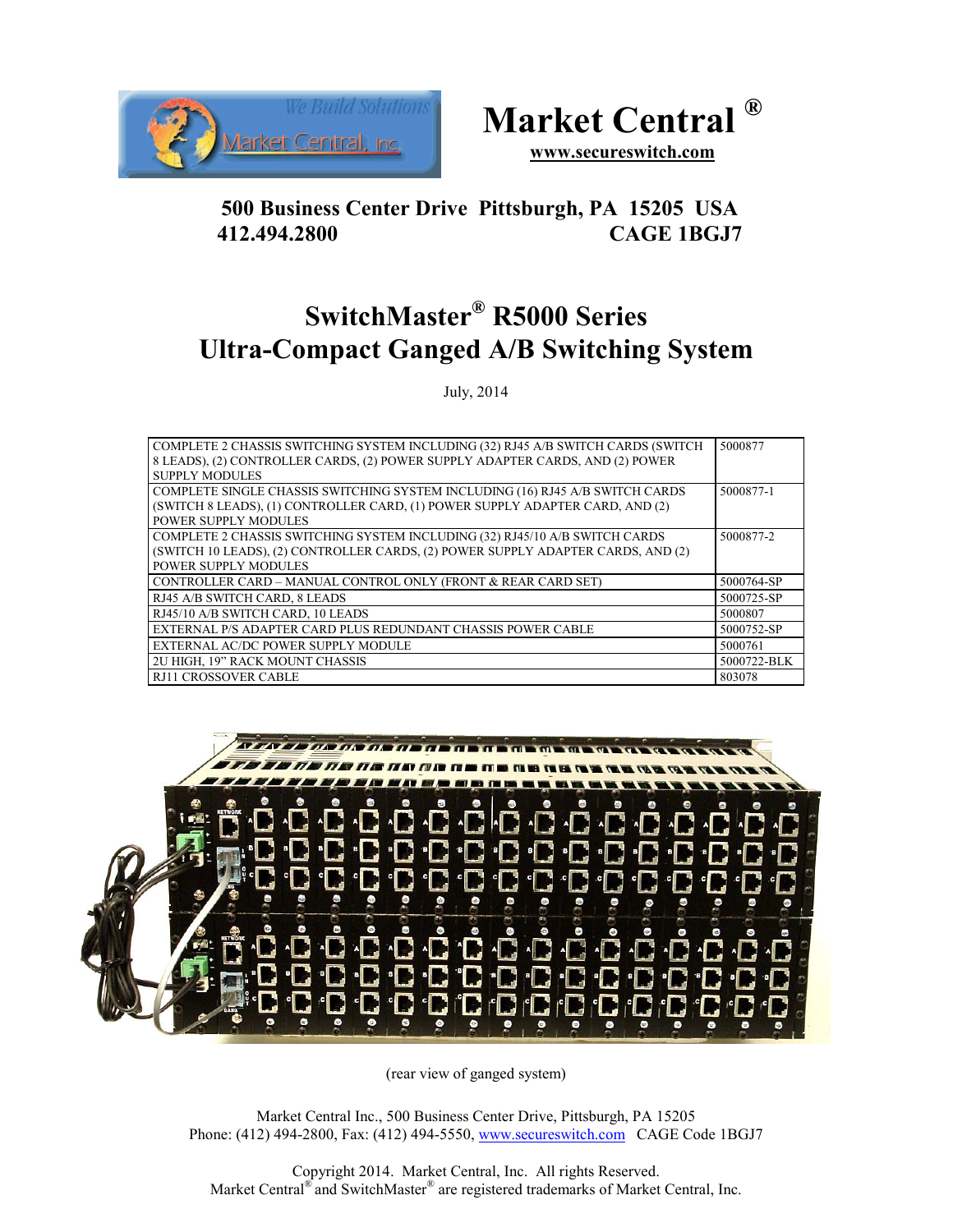#### **1. Specifications**

Connectors:

RJ45 A/B SWITCH CARDS – (3) RJ45 connectors (either 8/8 or 10/10 depending on switch card part number) CONTROLLER CARD  $-$  (1) RJ45, (2) RJ11 EXT POWER SUPPLY ADAPTER CARD  $- (2)$  two pin molex male connectors,  $(1)$  two pin terminal block

Indicators:

RJ45 A/B SWITCH CARDS – (2) LED, one for port A connected, one for port B connected CONTROLLER CARD – (2) LED, one for power, one for status EXT POWER SUPPLY ADAPTER CARD – (2) LED, PS1 & PS2 POWER STATUS

Switches:  $A/B$  SWITCH CARDS  $- (1)$  momentary toggle switch CONTROLLER CARD  $- (1)$  momentary toggle switch,  $(1)$  momentary push-button switch

Power:

RJ45 A/B SWITCH CARDS – 12 VDC, 40 mA normal, additional 92 mA max while switching CONTROLLER CARD – 12 VDC, 100 mA normal The rack may be powered with one or two (for redundancy) 100-240 VAC, 50-60 Hz input 12 VDC output external power supply modules connected to a single slot power supply adapter card.

Rack Size: RACK – 3.5" H x 19" W x 12.5" D including handles and connectors – the rack has 18 slots RJ45 A/B SWITCH CARDS – one slot wide CONTROLLER CARD – one slot wide EXT PWR SUPPLY ADPTR CARD – one slot wide

| $0^{\circ}$ to 50° C operating, -40° to 70° C non-operating |
|-------------------------------------------------------------|
| 0 to 95% non-condensing                                     |
| $40,000$ ft maximum                                         |
|                                                             |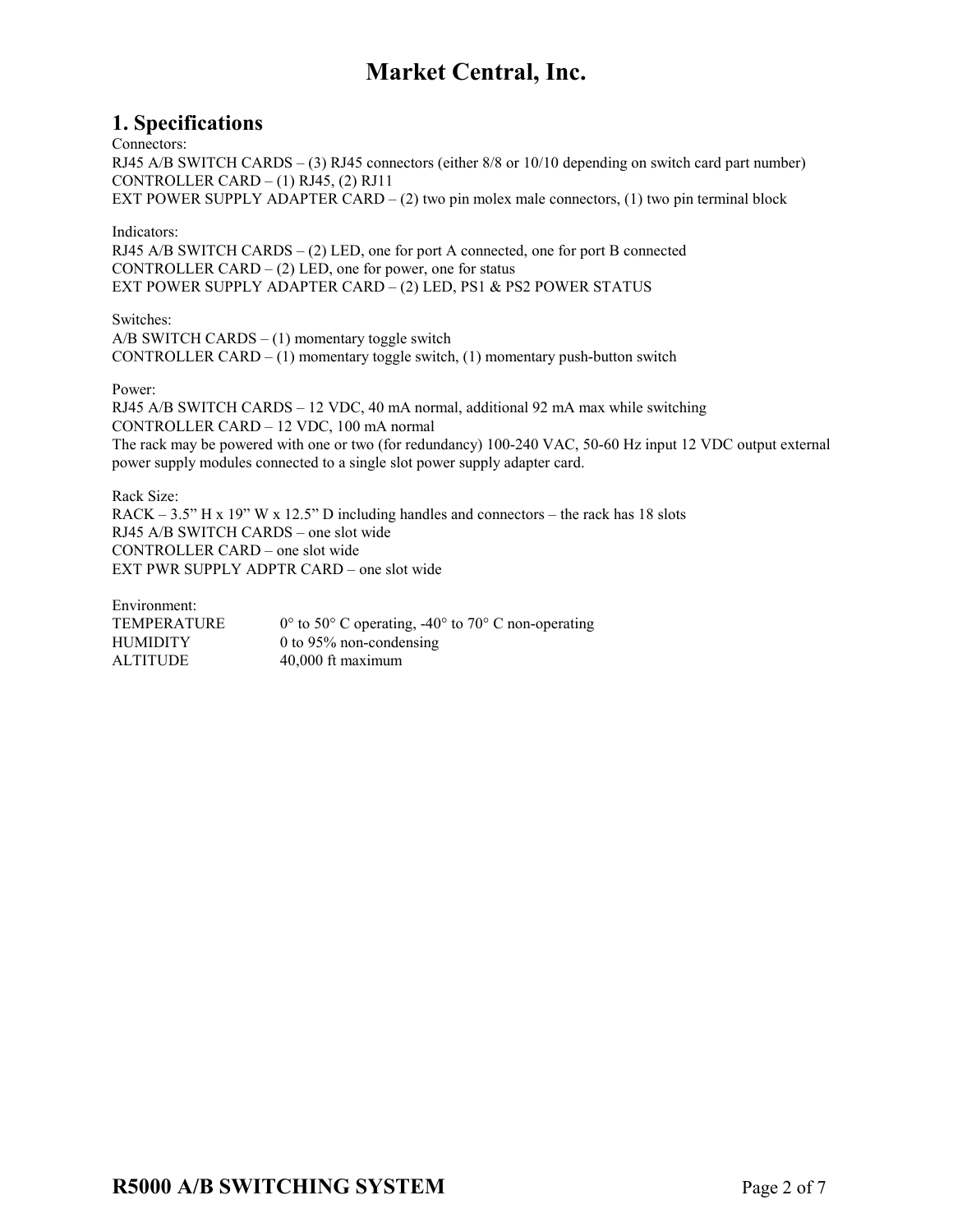### **2. Introduction**

The R5000 SwitchMaster® Switching System is a 2U 19" rack style chassis containing multiple A/B Switch Cards. Each switch card connects port A or port B to port C, through latching telecommunication relays. Latching switch cards retain their selected connections and continue to pass data even when power is lost or removed. The R5000 rack has 18 slots and can accept any mix of switch cards, power supply cards, and one Controller Card (one required per chassis). Any type of card can be installed in any slot in the R5000 rack, allowing for maximum flexibility of cable routing etc. If a single slot power supply card is used, the rack can hold up to 16 A/B Switch Cards, and a Controller Card. The Controller Card has two RJ11 ports which allow multiple racks to be daisy-chained together to create a single system. Each A/B Switch Card can be individually switched, or an entire rack can be switched, or an entire system of daisy chained racks can be switched. See section 5 Operation for additional details.

### **3. Configuration**

#### **3.1 Controller Card Rear PC Board Configuration**



Figure 3.1.1 – Controller Card Rear Panel Outline

The Controller Card rear pc board assembly has two 3-pin headers for shielding and grounding options. These headers are positioned such that pin 1 is toward the card edge connector, and pin 3 is toward the RJ11 connectors. Each header has a 2-position jumper, used to connect two of the three pins together. It should not be necessary to change these jumpers from their factory default positions. The available options are shown in the table below for reference.

Table 3.1.1 – Controller Card Rear PC Board Jumper Settings

| Jumper                               | W1             | W2             |
|--------------------------------------|----------------|----------------|
| RJ45 Shield                          |                |                |
| Connected to Frame Ground *          | Pin 1 to Pin 2 |                |
| Open                                 | Pin 2 to Pin 3 |                |
| <b>Power Supply Ground</b>           |                |                |
| 100 Ohm Connection to Frame Ground * |                | Pin 1 to Pin 2 |
| Direct Connection to Frame Ground    |                | Pin 2 to Pin 3 |

\* Factory Default Positions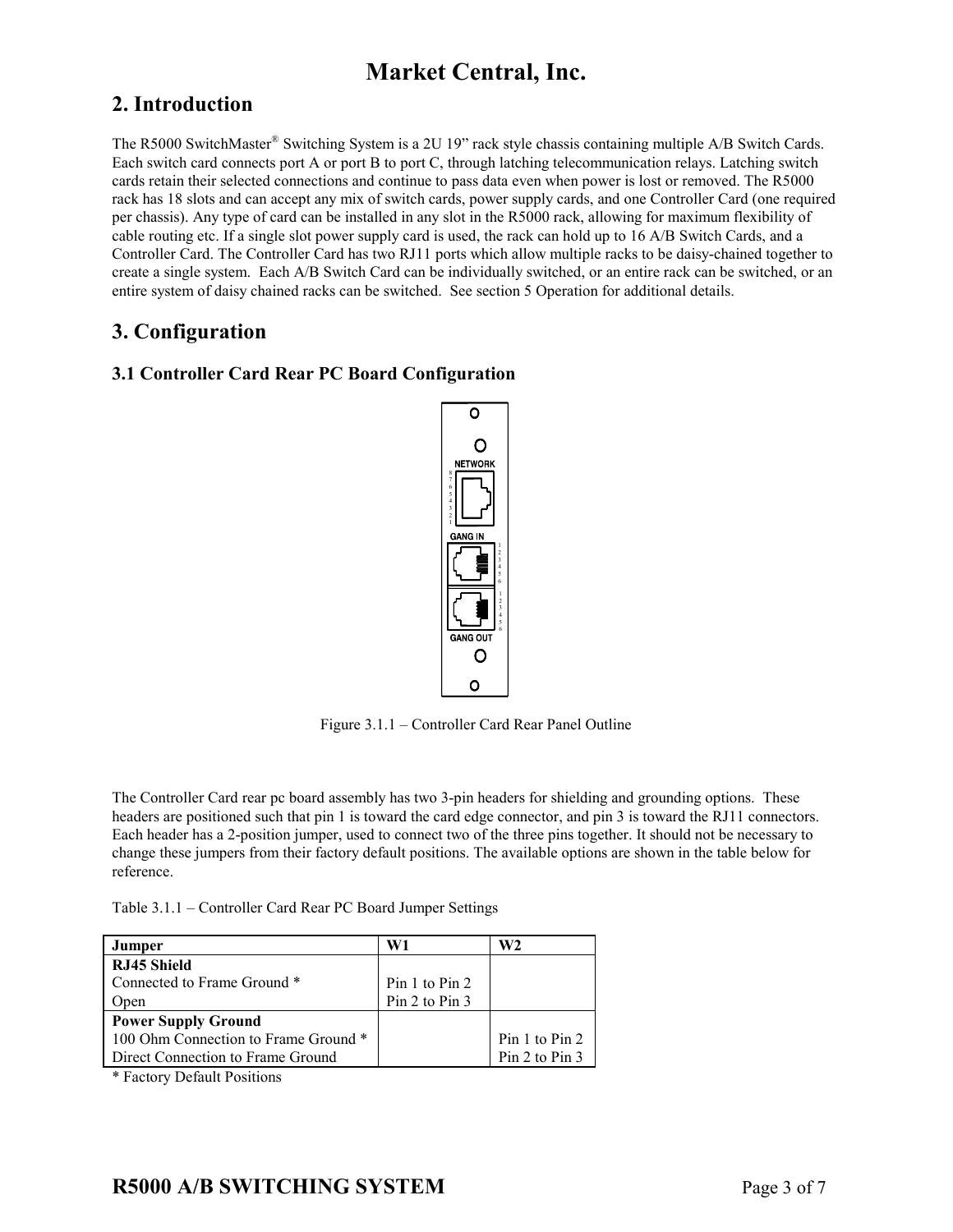| Table 3.1.2 – RJ11 GANG-IN Port Pin Assignment |  |  |
|------------------------------------------------|--|--|
|------------------------------------------------|--|--|

| Pin | Signal Name                       | <b>Signal Direction</b> |
|-----|-----------------------------------|-------------------------|
|     | Signal Ground                     | Not Applicable          |
|     | Transmit Data                     | Output                  |
|     | Receive Data                      | Inputt                  |
|     | System Control (OPEN, $+12,-12$ ) | Input and Output        |

Table 3.1.3 – RJ11 GANG-OUT Port Pin Assignment

| Pin | Signal Name          | <b>Signal Direction</b> |
|-----|----------------------|-------------------------|
|     | No Connection        | Not Applicable          |
|     | <b>Transmit Data</b> | Output                  |
|     | Receive Data         | Input                   |
|     | Signal Ground        | Not Applicable          |

**Note:** To daisy chain multiple racks together to create a ganged switching system, use the provided RJ11 male/male crossover cable to connect from the gang-out port on one rack to the gang-in port on the next rack.

#### **3.2 Controller Card Front PC Board Configuration**

The Controller Card front pc board has an 8-position dipswitch and four 3-pin headers for user configurable options. All 8 positions on the DIP switch are set to the OFF position as the factory default, and should not be changed. The four 3-pin headers are positioned such that pin 1 is toward the front panel, and pin 3 is toward the rear of the card. Each 3-pin header has a 2-position jumper, used to connect two of the three pins together.

Table 3.2.1 – Controller Card Front PC Board Jumper W1 and W2 Settings

| Jumper                        | W1             | W2             |
|-------------------------------|----------------|----------------|
| Gang-In Pin 3                 |                |                |
| Connected to TXD <sup>*</sup> | Pin 1 to Pin 2 |                |
| <b>Gang-In Pin 4</b>          |                |                |
| Connected to RXD <sup>*</sup> |                | Pin 1 to Pin 2 |

\* Factory Default Setting

Jumpers W1 and W2 function as a pair to configure the gang-in port. These jumpers should not be changed from their factory set default positions. Both jumpers should be set to connect pins 1 and 2.

Table 3.2.2 – Controller Card Front PC Board Jumper W4 and W5 Settings

| Jumper                    | W4             | W5             |
|---------------------------|----------------|----------------|
| Internal Comm Port Source |                |                |
| Standard mode *           | Pin 1 to Pin 2 |                |
| Internal Comm Port Source |                |                |
| Standard mode *           |                | Pin 1 to Pin 2 |

\* Factory Default Setting

Jumpers W4 and W5 function as a pair to select the source for the controller card's internal communications port. These jumpers should not be changed from their factory set default positions. Both jumpers should be set to connect pins 1 and 2.

### **R5000 A/B SWITCHING SYSTEM** Page 4 of 7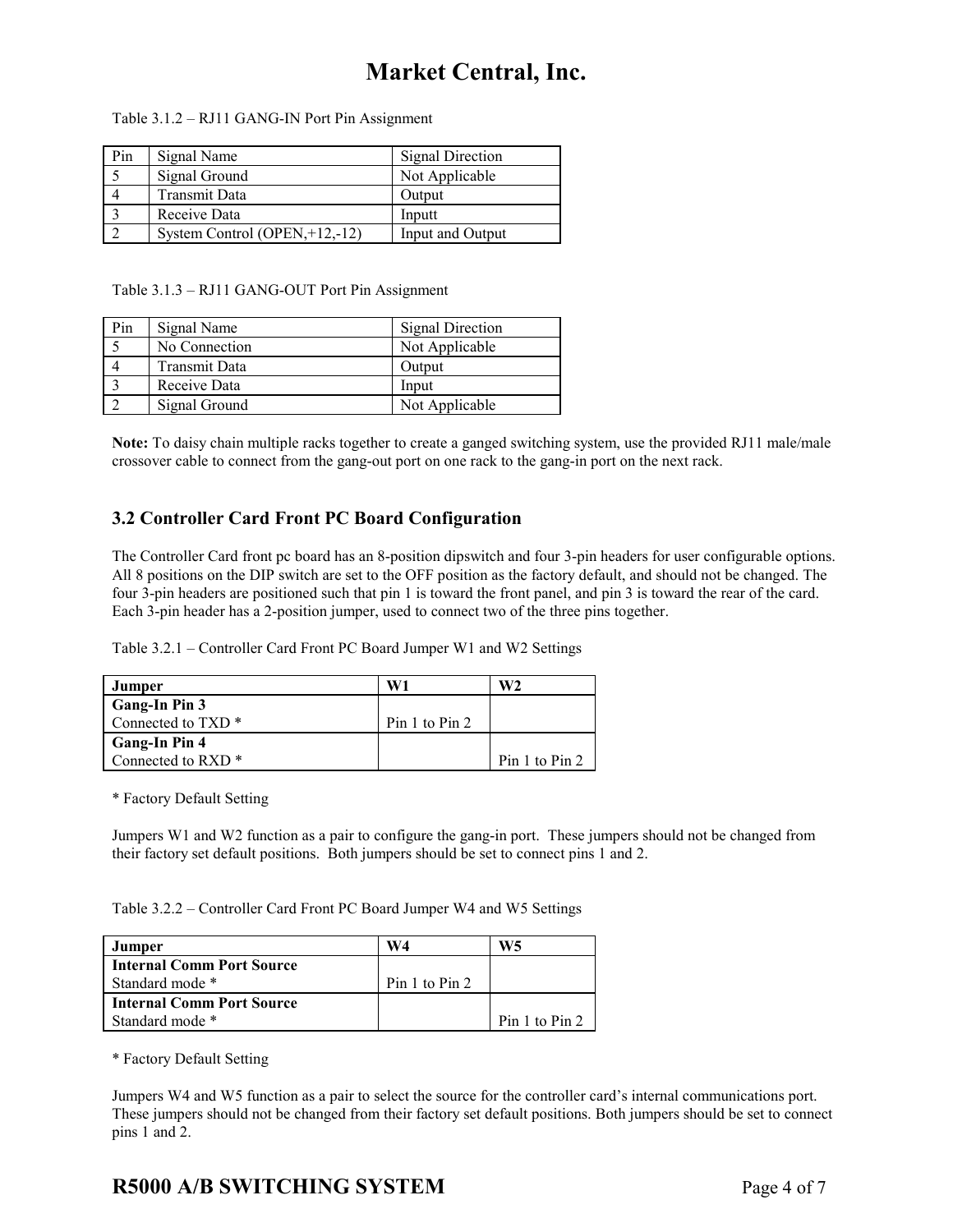### **4. Installation**

#### **4.1 Controller Card Front & Rear PC Board Installation**

- 4.1.1 Align the rear card with the card guides, then carefully slide the rear card into the rack until it makes connection to the 8-position socket on the rack backplane.
- 4.1.2 Secure the rear card to the rack at the top and bottom of the card using the screws provided.
- 4.1.3 Align the front card with the card guides, then carefully slide the front card into the rack until it makes connection to the 36-position card edge connector on the rear controller card pcbd.
- 4.1.4 Secure the front card to the rack at the top and bottom of the card using the screws provided.

#### **4.2 A/B Switch Card Installation**

- 4.2.1 From the rear of the rack, align the switch card with the card guides, then carefully slide the card into the rack until it makes connection to the 8-position socket on the rack backplane.
- 4.2.2 Secure the card to the rear of the rack at the top and bottom of the card using the screws provided.
- 4.2.3 If not already in place, secure the front panel to the rack using the screws provided.

#### **4.3 External Power Supply Adapter Card Installation**

- 4.3.1 From the rear of the rack, align the power supply adapter card with the card guides, then carefully slide the card into the rack until it makes connection to the 8-position socket on the rack backplane.
- 4.3.2 Secure the card to the rear of the rack at the top and bottom of the card using the screws provided.
- 4.3.3 If not already in place, secure the front panel to the rack using the screws provided.

#### **4.4 Connecting External Power Supply Modules & Redundant Chassis Power Cables**

- 4.4.1 To provide redundant power to a ganged system of two chassis, connect one external power supply module to the PS1 input connector on the power supply adapter card in the first chassis, and connect the second external power supply module to the PS1 input connector on the power supply adapter card in the second chassis. Then using one of the provided Redundant Chassis Power Cables, connect from the PWR OUT connector on the first chassis to the PS2 input connector on the second chassis. Use the other Redundant Chassis Power Cable to connect from the PWR OUT connector on the second chassis to the PS2 input connector on the first chassis. Apply AC power to the external power supply module for the first chassis and verify that the PS1 LED on the first chassis and the PS2 LED on the second chassis are lit. Then apply power to the second external power supply module and verify that the PS1 LED on the second chassis and the PS2 LED on the first chassis are also now lit. This indicates that each chassis is being powered from two sources. If both LEDs on both chassis do not illuminate, verify that AC power is being provided to both external supplies, and that the DC output cords are plugged into the PS1 inputs correctly. Also check the polarity of both Redundant Chassis Power Cables to make sure that the "+" and "-" from the PWR OUT connector on one chassis is connected to the "+" and "-" on the PS2 input connector on the other chassis. When properly configured, if either external power supply module should loose power, the associated front panel LEDs on each chassis will go out but each chassis will continue to operate using power from the remaining supply.
- 4.4.2 If using a single external power supply module to power a single 2U chassis, you can connect the external power supply DC output cord to either the PS1 or the PS2 input connector on the power supply adapter card. Then connect the external power supply AC input cord to a 100-240 VAC 50-60 Hz source of power. With this configuration only the PS1 or PS2 LED will illuminate on the front of the power supply adapter card to indicate that the chassis is being powered from a single source.
- 4.4.3 If using two external power supply modules to provide redundant power to a single 2U chassis, connect one external power supply DC output cord to the PS1 input connector on the power supply adapter card, and connect the second external power supply DC output cord to the PS2 input connector on the power supply adapter card . Then connect the external power supply AC input cords to separate 100-240 VAC 50-60 Hz sources of power. With this configuration both the PS1 and PS2 LEDs will illuminate on the front of the power supply adapter card to indicate that the chassis is being powered from two sources. If either external power supply module should loose power, the associated front panel LED will go out but the 2U chassis will continue to operate using power from the remaining supply.

#### **4.5 Daisy Chain Connecting Multiple Racks Together**

4.5.1 If multiple racks are to be daisy-chained together so that all the cards in the system can be simultaneously switched, use an RJ11 male/male crossover cable to connect the gang out from one rack to the gang in connector on the next rack. Repeat this step until all racks have been connected.

### **R5000 A/B SWITCHING SYSTEM** Page 5 of 7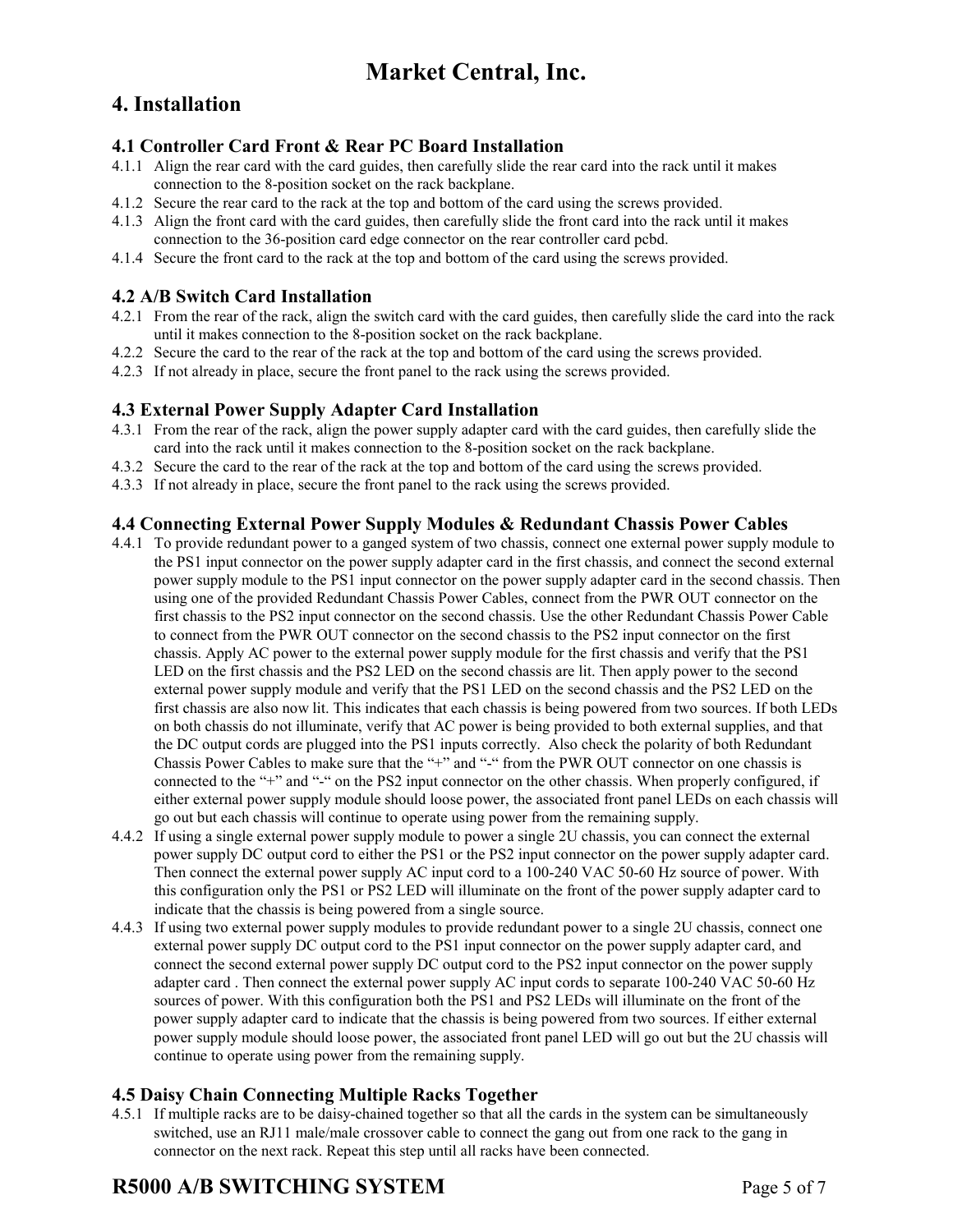### **5. Operation**

When power is applied to the chassis, the appropriate PWR LED(s) should illuminate on the power supply card, and either the "A" LED or the "B" LED should illuminate on each A/B switch card to indicate the port connection status of each switch card.

The toggle switches on the A/B Switch Cards are used to switch only that card. Hold the switch in the "A" position to connect Port A to Port C. The "A" LED will illuminate when the switch operation has been completed. Release the toggle switch when switching has finished. Hold the switch in the "B" position to connect Port B to Port C. The "B" LED will illuminate when the switch operation has been completed. Release the toggle switch when switching has finished.

The toggle switch on the Controller Card is used to simultaneously switch all cards in the rack, and is operated in the same fashion as the individual toggle switches on the A/B Switch Cards. Hold the toggle switch on the Controller Card in the "A" position to connect Port A to Port C on every switch card in the chassis. The "A" LED will illuminate on each switch card when the switch operation has been completed. Release the toggle switch when switching has finished. Hold the toggle switch on the Controller Card in the "B" position to connect Port B to Port C on every switch card in the chassis. The "B" LED will illuminate on each switch card when the switch operation has been completed. Release the toggle switch when switching has finished.

To switch an entire system of daisy-chained racks, press the "system" push-button while operating the toggle switch on the Controller Card. Press the "system" push-button and hold the toggle switch on the Controller Card in the "A" position to connect Port A to Port C on every switch card in entire system of racks. The "A" LED will illuminate on each switch card when the switch operation has been completed. Release the toggle switch and pushbutton switch when switching has finished. Press the "system" push-button and hold the toggle switch on the Controller Card in the "B" position to connect Port B to Port C on every switch card in entire system of racks. The "B" LED will illuminate on each switch card when the switch operation has been completed. Release the toggle switch and pushbutton switch when switching has finished.

Note: The Controller Card STAT LED will blink when the toggle switch on the Controller Card is used to initiate a "rack" or "system" level switching operation.